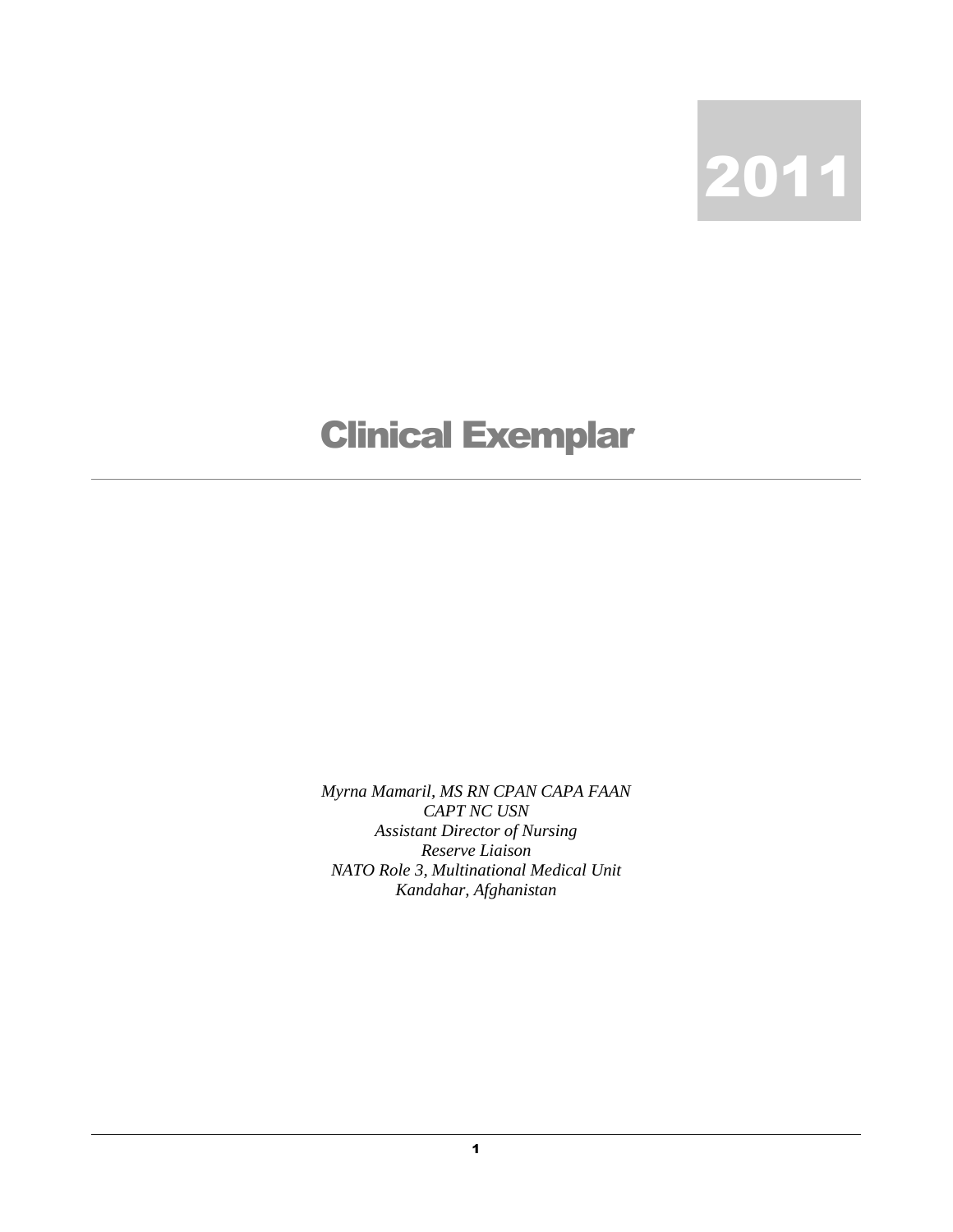## Stor 18

## A NOTE FROM AFGHANISTAN

 e are launching the Combat Trauma Mission here at our NATO We are launching the Combat Trauma Mission here at our NAT<br>Role 3 Multinational Medical Unit. I want to send you official greetings from Afghanistan! It seems like I have been away forever, although it has only been 93 days or 3 months, but who is counting!



I thought I would give you all a sneak preview of our actual medical mission at the NATO Role 3 Multinational Medical Unit (MMU). Remarkably, our orientation to the hospital was over in just five short days. Lucky for us, late August through early September, the number of patient admissions for our US/Coalition

troops began very slowly with the major patient traumas coming from local Afghanistan forces, police, and population. In the beginning we cared for over 40% local children of all ages. Most of these innocent children suffered from IED blast injuries. Most notably, one day in mid-September, we received 10 alphas. The alpha category is a true emergency and must be taken to the OR within 30 minutes of arrival from the trauma bay. It seemed like our pagers and phones were ringing constantly. Miraculously, we were able to assess their injuries, resuscitate and perform surgery, recover them in the postanesthesia care unit or provide intensive care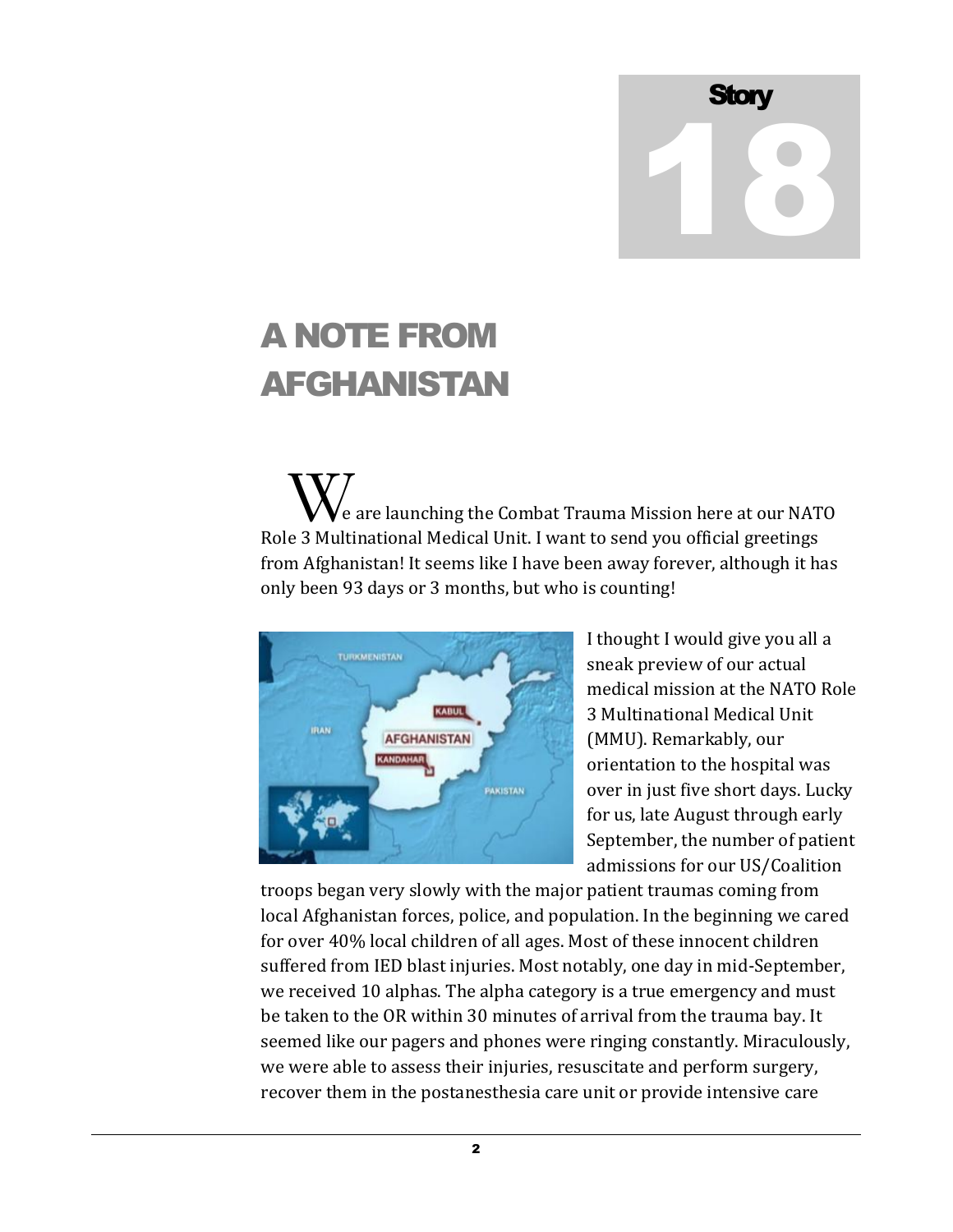nursing on our critically injured American troops, coalition forces, and local nationals.

We work tirelessly to provide expert care and prepare our coalition forces and US troops for their flight back to their respective countries or the United States of America (USA). Many times our injured soldiers are with us less than 24 hours, but might receive over 70 units of blood products during their short stay. Our goal is to stabilize their injuries through adequate resuscitation post surgery; maximize their oxygenation status; and the following morning (0300 to 0500) prepare to Medivac these seriously injured US troops/coalition forces back to the USA or their respective countries via Landstuhl, Germany.

I must admit, I am loving the rapid, but safe "throughput" of patients, unlike my experience back home where we have extended stays and boarding of patients in the PACU. When we need to accept another

*I must admit, I am loving the rapid, but safe "throughput" of patients, unlike my experience back home where we have extended stays and boarding of patients in the PACU*.

urgent trauma patient, our Intermediate Care Ward (ICW) nurses come quickly (within minutes) to get report at the bedside and then transport our patient to their ward. Everyone understands the mission and why patients need to be transferred expeditiously.

Now, after one month, we are beginning to form a cohesive team that practices both postanesthesia care and critical care nursing. I was extremely pleased that you sent the 2010-2012 ASPAN Standards, the ASPAN Orientation Program, and the ASPAN Safety Toolkit to our ICU/PACU. I could not ask for better international advertising to use the ASPAN educational references for our international staff. Many of them have never heard of ASPAN. Although our surgical patients are a little more complex and seriously injured from blasts and gunshot wounds than the patients we care for currently in our PACU, I feel that our inpatient PACU nurses would feel right at home in our unit. Of course an orientation to wartime injuries and the current science in managing these injuries is the key to optimal care. It is amazing, however, to see how quickly you feel like you have worked together in our NATO hospital for years. The ICU and the trauma teams really build on the strengths of our shipmates and minimize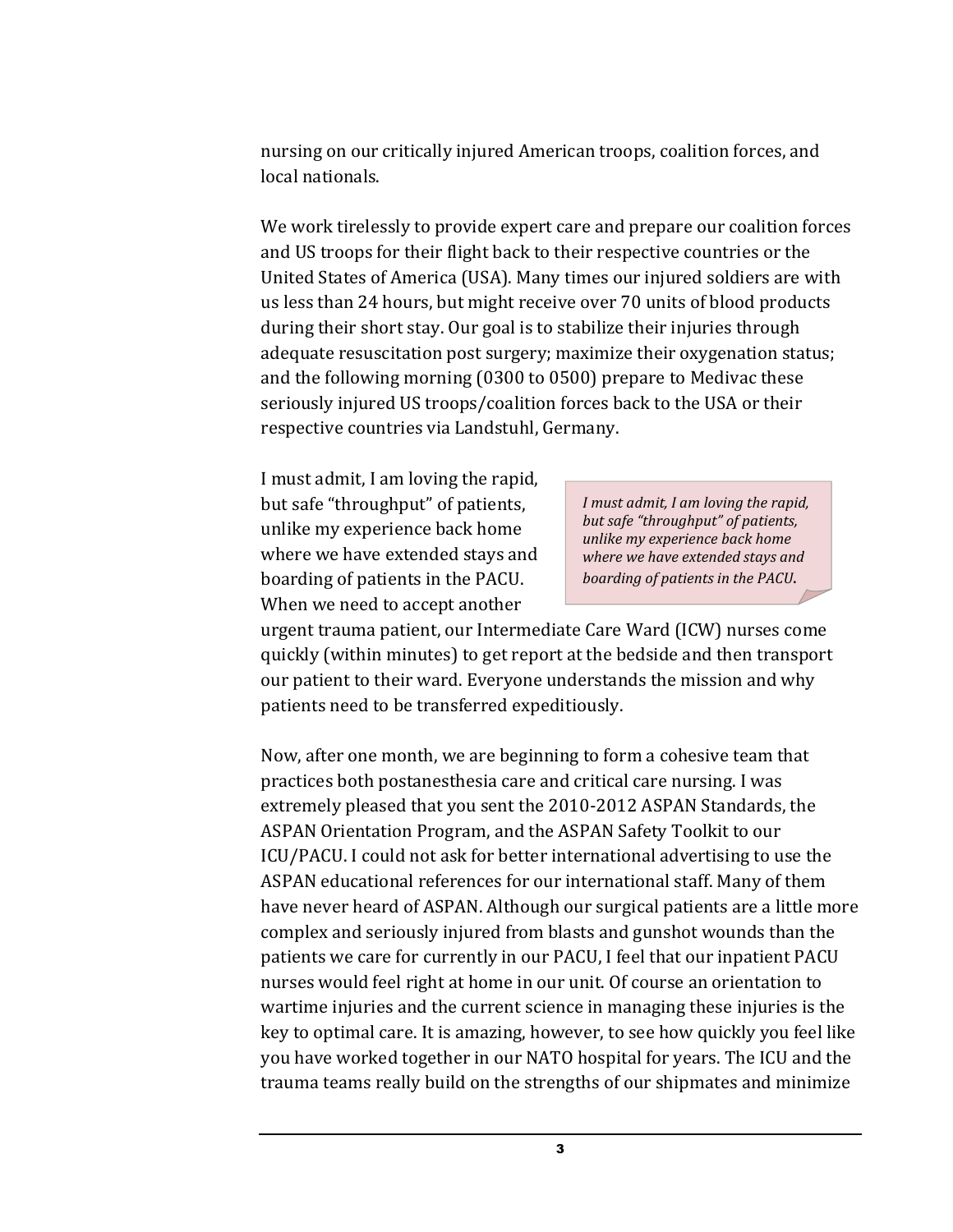our weaknesses. Everyone (nurses, corpsmen, and doctors) bring special talents and expertise to the high tech, compassionate care we provide.

As I reflect back, September war casualties have been horrific – sometimes beyond comprehension of the human mind. The stretching, tearing, shredding, torquing, breaking, burning, exploding, amputating of the human body is beyond belief. At times, we have questioned why our corpsmen or medics have sent the expectant soldiers arriving with active CPR to our trauma bays. Foremost we truly understand that they have been embedded with these casualties and know them as their friends. Likewise, our hospital has a wonderful reputation with the local Kandahar community and our fighting forces. During our second week in September, we had 7 children, all under the age of 7 years, come in with IED blast explosion injuries. These precious children were severely injured. Two died before their arrival, one died in the trauma bay, and one died in our ICU. Know that our entire teams worked valiantly to resuscitate them. The NATO Role 3 hospital's reputation has a 98% survival rate. However, the

*Exhaustion has become a common occurrence.*

reality of survival from combat injuries is linked to the famous quote: "the Golden Hour" that was coined by Colonel R. Adams Cowley during the Viet Nam era.

Many of you might wonder what kind of schedule we have at the Role 3. We all work at least 12 hours a day. Most of us are expected to work on our days off – or take call for the traumas. Exhaustion has become a common occurrence. Everyone not only works their assigned hours, but is on-call for the urgent/emergent trauma cases that come in. No one questions why they are on call, because the staff know full well that when they are working and the patients exceed the surge capacity, more help is needed. We all come in willingly to augment the needed patient care. Soon our Belgium, United Kingdom, Danish, and Canadian nurses will be going back to their respective countries. The Canadians have been the major country, besides the US to provide medical and nursing care. We will miss our comrades, but know they have served faithfully in the Afghan war effort. I will provide a glimpse of the wartime Afghanistan environment….. so be sure to read my next month's "News from the Front" article that focuses on Veterans Day.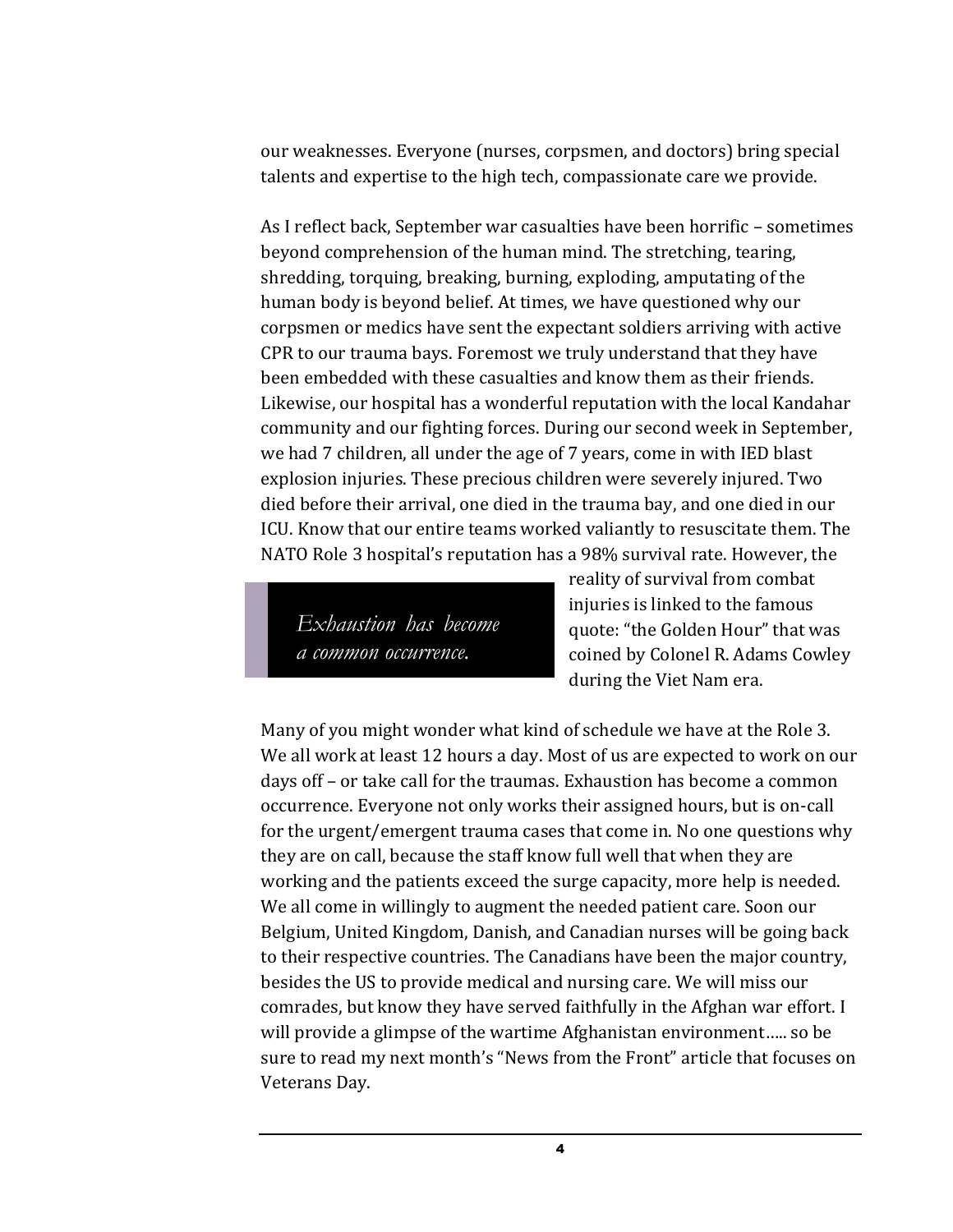Yes, I have had a couple deaths too and that has been hard. When one of our US soldiers dies - we give honors to the fallen hero that is called "Dignified Transfer." This is accomplished shortly after the soldier's passing. An announcement is made of the "Dignified Transfer" and all



available staff come from all clinical and admin units to line the halls and stand at attention while the soldier's body is taken from the hospital. Our Navy Chaplain, cites a brief scripture and reflects on his/her honor, bravery and commitment in service to our country. It is such a moving ceremony as the tears stream down our faces. Our flags fly at half staff until the "Angel Flights'" depart for Dover Delaware.

Last week I was also selected to be the Assistant Director of Nursing (ADN) for the Department of Nursing as my collateral duty! I try to make rounds before and after work to learn how our nursing staff are doing. I am also writing Standards of Care Policies for our coalition hospital, too. Yes, I still work my regular 12 hour shifts in the ICU. We are always "on call" 100% for incoming Trauma and also staff the PACU for daily elective/urgent and emergent cases. I look at it as – we are only for 5 more months. I cannot wait to be back in civilization where there are no more rocket attacks. The hospital and barracks are over 12 inches thick with rebar in between, they are bomb proof – the bad part is that of course the rocket attacks are always during breakfast, lunch or dinner time. When everyone is either walking to or from work or on their way to meals. We do have reinforced thick cement bunkers to go to when we hear the sirens. However, the sirens remind me of WWII in London as the eerie sound warns you to "take cover." I am keeping a journal... so someday I may write a book. You know my son got his masters degree in screen writing - I keep telling him he may have a great Best Seller!

We are now well into our combat trauma mission. Each day we become more confident in the ICU and are adjusting to not only the hospital, but also the Afghanistan weather, the people, and our critically ill patients. I truly miss you and my ASPAN friends! I love hearing from you and learn what you are doing. I cannot wait to come back and find out all the things you and ASPAN leaders are doing.